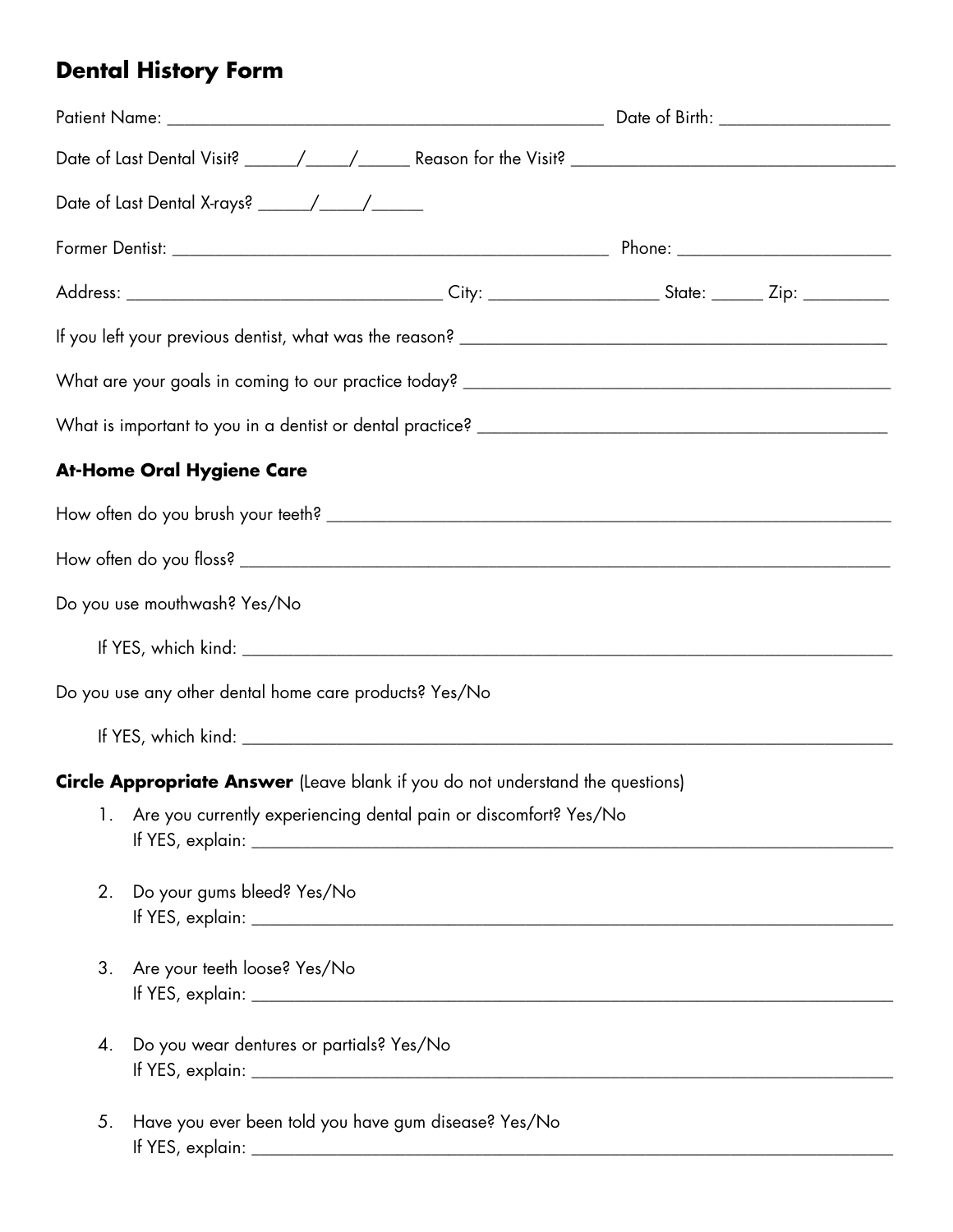- 6. Are your teeth sensitive to hot, cold, sweets or pressure? Yes/No If YES, explain: \_\_\_\_\_\_\_\_\_\_\_\_\_\_\_\_\_\_\_\_\_\_\_\_\_\_\_\_\_\_\_\_\_\_\_\_\_\_\_\_\_\_\_\_\_\_\_\_\_\_\_\_\_\_\_\_\_\_\_\_\_\_\_\_\_\_\_\_\_\_\_\_\_\_\_
- 7. Have your ever had any clicking, popping or discomfort in the jaw? Yes/No If YES, explain: \_\_\_\_\_\_\_\_\_\_\_\_\_\_\_\_\_\_\_\_\_\_\_\_\_\_\_\_\_\_\_\_\_\_\_\_\_\_\_\_\_\_\_\_\_\_\_\_\_\_\_\_\_\_\_\_\_\_\_\_\_\_\_\_\_\_\_\_\_\_\_\_\_\_\_
- 8. Do you brux or grind your teeth? Yes/No If YES, explain: \_\_\_\_\_\_\_\_\_\_\_\_\_\_\_\_\_\_\_\_\_\_\_\_\_\_\_\_\_\_\_\_\_\_\_\_\_\_\_\_\_\_\_\_\_\_\_\_\_\_\_\_\_\_\_\_\_\_\_\_\_\_\_\_\_\_\_\_\_\_\_\_\_\_\_
- 9. Do you wear an occlusal guard? Yes/No
- 10. Have you ever had orthodontic treatment (braces) before? Yes/No If YES, explain: \_\_\_\_\_\_\_\_\_\_\_\_\_\_\_\_\_\_\_\_\_\_\_\_\_\_\_\_\_\_\_\_\_\_\_\_\_\_\_\_\_\_\_\_\_\_\_\_\_\_\_\_\_\_\_\_\_\_\_\_\_\_\_\_\_\_\_\_\_\_\_\_\_\_\_
- 11. Do you have dry mouth? Yes/No If YES, explain: \_\_\_\_\_\_\_\_\_\_\_\_\_\_\_\_\_\_\_\_\_\_\_\_\_\_\_\_\_\_\_\_\_\_\_\_\_\_\_\_\_\_\_\_\_\_\_\_\_\_\_\_\_\_\_\_\_\_\_\_\_\_\_\_\_\_\_\_\_\_\_\_\_\_\_
- 12. Does food or floss catch between your teeth? Yes/No If YES, explain: \_\_\_\_\_\_\_\_\_\_\_\_\_\_\_\_\_\_\_\_\_\_\_\_\_\_\_\_\_\_\_\_\_\_\_\_\_\_\_\_\_\_\_\_\_\_\_\_\_\_\_\_\_\_\_\_\_\_\_\_\_\_\_\_\_\_\_\_\_\_\_\_\_\_\_
- 13. Have you had any problems or an upsetting dental experience associated with previous dental care? Yes/No If YES, explain: \_\_\_\_\_\_\_\_\_\_\_\_\_\_\_\_\_\_\_\_\_\_\_\_\_\_\_\_\_\_\_\_\_\_\_\_\_\_\_\_\_\_\_\_\_\_\_\_\_\_\_\_\_\_\_\_\_\_\_\_\_\_\_\_\_\_\_\_\_\_\_\_\_\_\_
- 14. Are you fearful of dentistry or have anxiety associated with dental treatment? Yes/No If YES, explain: \_\_\_\_\_\_\_\_\_\_\_\_\_\_\_\_\_\_\_\_\_\_\_\_\_\_\_\_\_\_\_\_\_\_\_\_\_\_\_\_\_\_\_\_\_\_\_\_\_\_\_\_\_\_\_\_\_\_\_\_\_\_\_\_\_\_\_\_\_\_\_\_\_\_\_
- 15. Have you ever been pre-medicated for dental treatment? Yes/No If YES, explain: \_\_\_\_\_\_\_\_\_\_\_\_\_\_\_\_\_\_\_\_\_\_\_\_\_\_\_\_\_\_\_\_\_\_\_\_\_\_\_\_\_\_\_\_\_\_\_\_\_\_\_\_\_\_\_\_\_\_\_\_\_\_\_\_\_\_\_\_\_\_\_\_\_\_\_
- 16. Have you ever had a reaction to anesthetic used with your dental treatment? Yes/No If YES, explain: \_\_\_\_\_\_\_\_\_\_\_\_\_\_\_\_\_\_\_\_\_\_\_\_\_\_\_\_\_\_\_\_\_\_\_\_\_\_\_\_\_\_\_\_\_\_\_\_\_\_\_\_\_\_\_\_\_\_\_\_\_\_\_\_\_\_\_\_\_\_\_\_\_\_\_
- 17. Are you happy with your smile? Yes/No If NO, please explain: \_\_\_\_\_\_\_\_\_\_\_\_\_\_\_\_\_\_\_\_\_\_\_\_\_\_\_\_\_\_\_\_\_\_\_\_\_\_\_\_\_\_\_\_\_\_\_\_\_\_\_\_\_\_\_\_\_\_\_\_\_\_\_\_\_\_\_\_\_
- 18. What would you change about the present condition of your mouth? \_\_\_\_\_\_\_\_\_\_\_\_\_\_\_\_\_\_\_\_\_\_\_\_\_\_\_\_\_
- 19. Is there anything else you would like us to know about your dental health or dental history? Yes/No If YES, explain: \_\_\_\_\_\_\_\_\_\_\_\_\_\_\_\_\_\_\_\_\_\_\_\_\_\_\_\_\_\_\_\_\_\_\_\_\_\_\_\_\_\_\_\_\_\_\_\_\_\_\_\_\_\_\_\_\_\_\_\_\_\_\_\_\_\_\_\_\_\_\_\_\_\_\_

\_\_\_\_\_\_\_\_\_\_\_\_\_\_\_\_\_\_\_\_\_\_\_\_\_\_\_\_\_\_\_\_\_\_\_\_\_\_\_\_\_\_\_\_\_\_\_\_\_\_\_\_\_\_\_\_\_\_\_\_\_\_\_\_\_\_\_\_\_\_\_\_\_\_\_\_\_\_\_\_\_\_\_\_\_\_\_\_\_